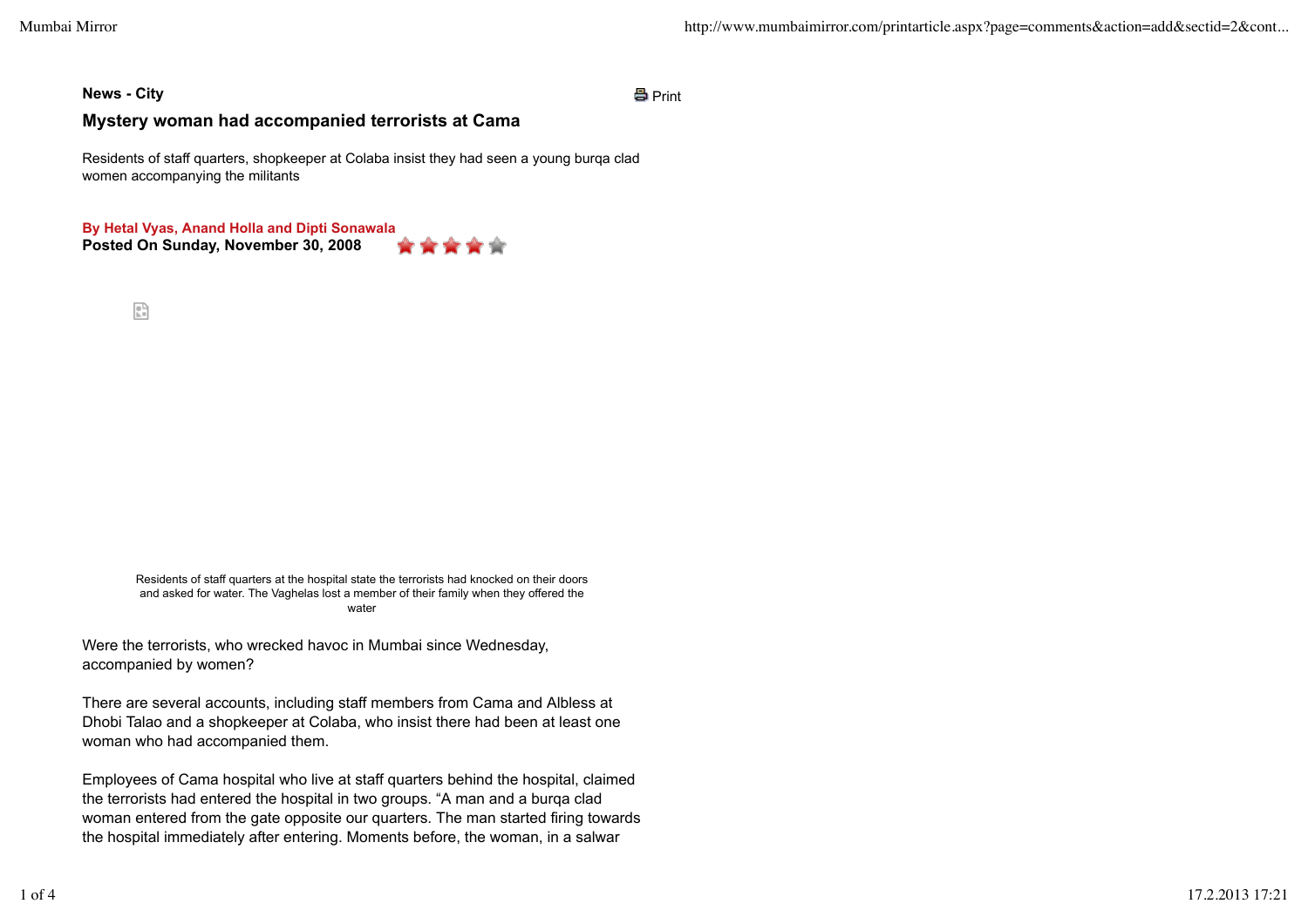kameez underneath her burqa, had even tried to enter the hospital by climbing a water pipe. As the man continued firing, the woman, who wasn't armed, knocked on one of the houses. They then asked the family for water. The woman tried to say something but when the family did not react, the man opened fire again. Those 5-7 minutes while they were knocking on the doors were horrifying," said one of the residents.

Residents added that the couple had then run towards a path that led to another gate, towards the common toilets before they disappeared. "As they ran, they kept firing to ensure no one came out of their quarters," said residents, pointing to bullet marks on walls.

A shopkeeper at Colaba also claimed to have seen captured terrorist, Azam Amir Kasav, with a girl in a salwar-kameez on Wednesday afternoon. He said the two had come to his shop to buy food supplies. The shopkeeper who is currently out of the city on work, could not be contacted. However, his friend confirmed the news.

The shopkeeper's friend said, "He told me that when he saw Azam's picture in Mumbai Mirror on Thursday, he realised it was the same youth who had visited his shop with a woman, who was also young. He mentioned they had been like any other youths."

臂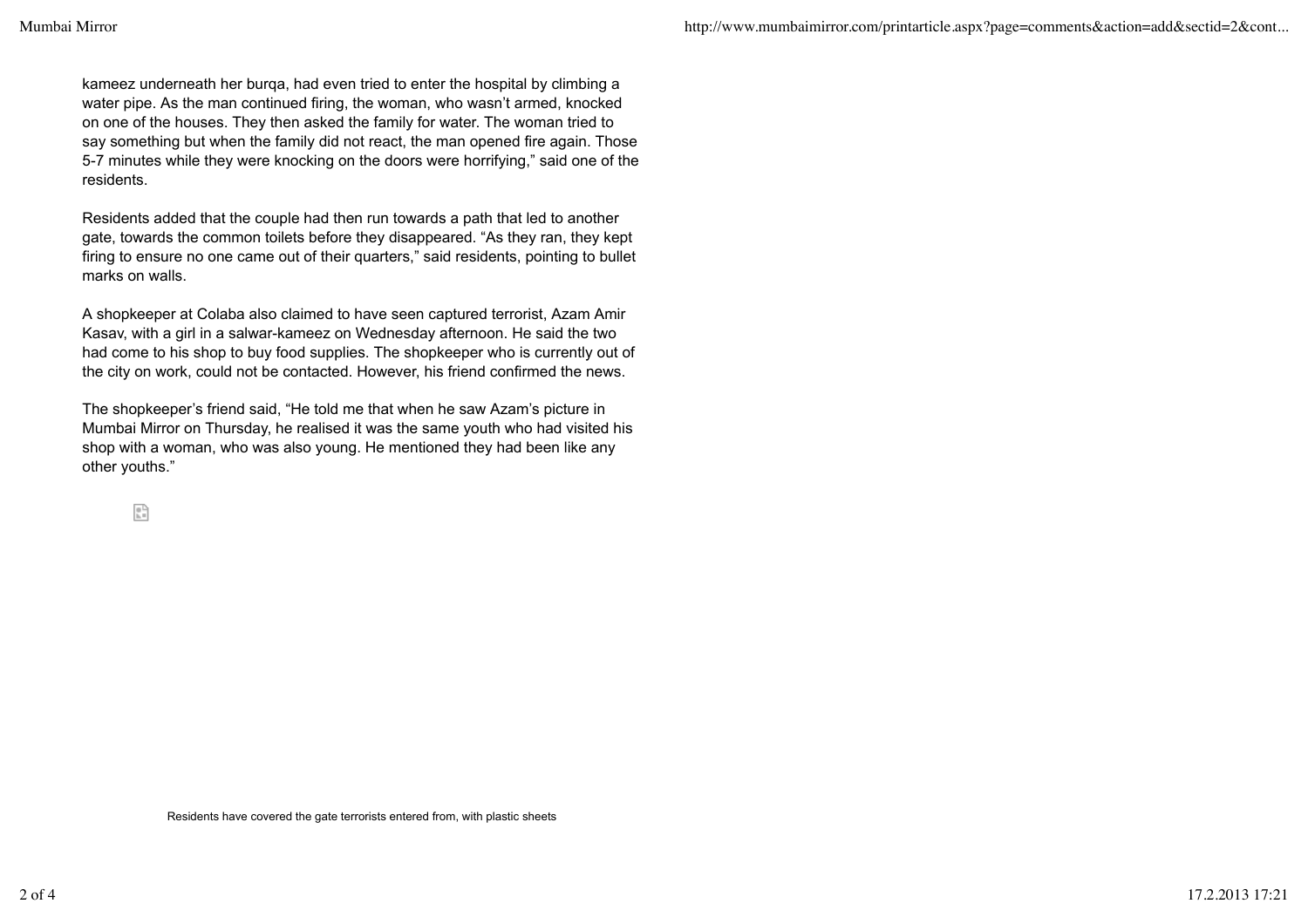## **Cook, table boy were appointed as guards**

Cama staff, in the meanwhile, rued the lack of trained security personnel at the hospital. They said a cook and a table boy had been deployed as security guards at the hospital. "Baban Valu Ughde, 55 and Bhanu Devu Narkar, 48 were cooks and table boys respectively at the hospital canteen. They had been guarding the hospital on Wednesday when the terrorists entered and killed both of them," said a staff member on the condition of anonymity.

The staff also claimed the terrorists had knocked on many doors of grade four staff quarters, asking for water. "They knocked on our door too. When we didn't open it, they threatened to set our house on fire. but within minutes the man fired at the old hospital building again, before leaving," said Dayaram Vaghela, resident of the quarters.

One of the gate the terrorists had entered from, still does not have any security guards. Residents have now written a letter to the commissioner of police and senior police inspector of Azad Maidan police station, requesting them to deploy two police officials or guards at the gate.

臂

The other gate which residents say needs security guards

## **Families flee Cama hospital**

Following the attack, many families have fled the quarters. Shanta Maroo, a